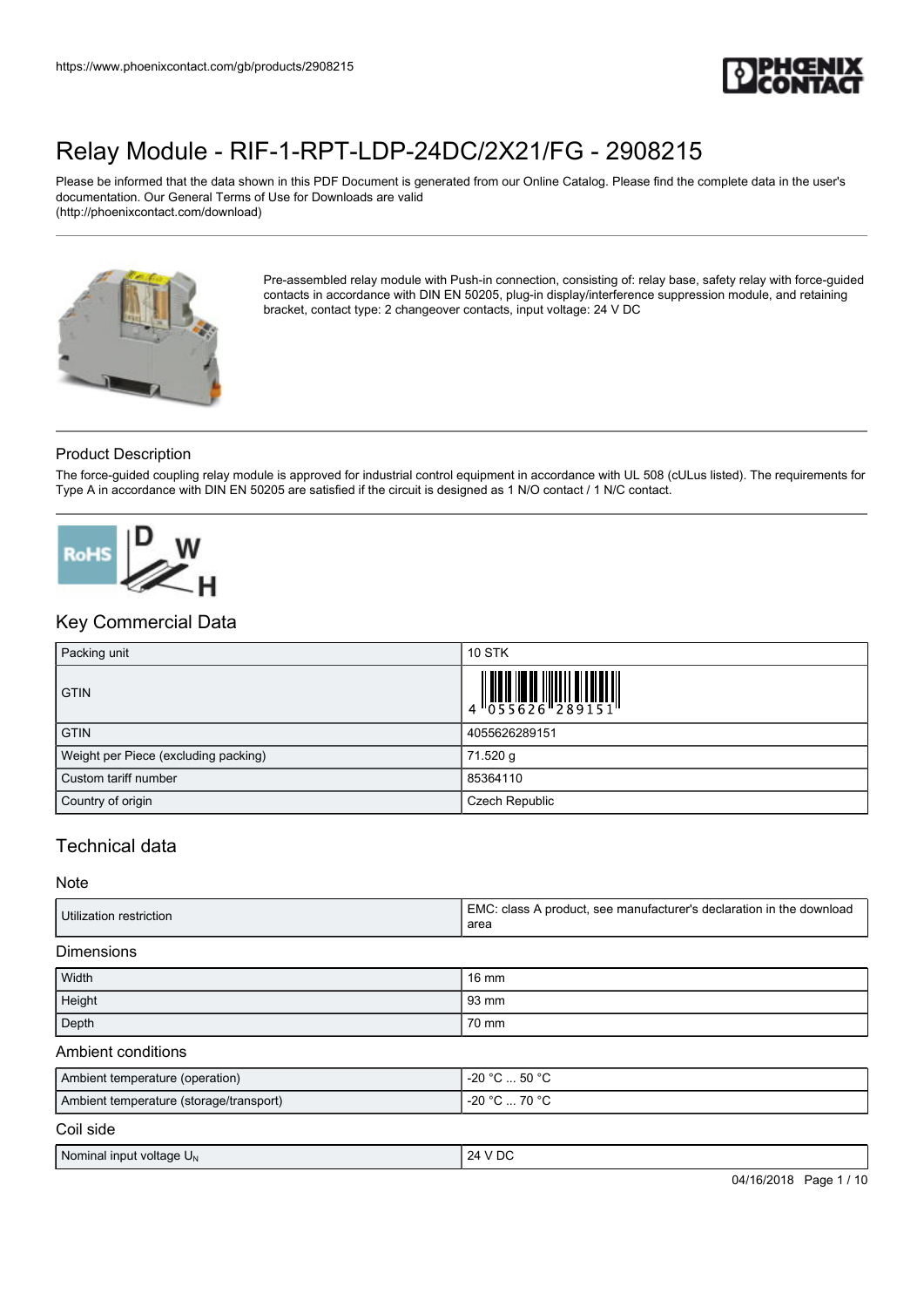

## Technical data

Coil side

| Input voltage range in reference to $U_{N}$ | see diagram       |
|---------------------------------------------|-------------------|
| Typical input current at $U_{N}$            | 30 mA             |
| Typical response time                       | 10 <sub>ms</sub>  |
| Typical release time                        | 10 <sub>ms</sub>  |
| Coil voltage                                | 24 V DC           |
| Protective circuit                          | Damping diode     |
| Operating voltage display                   | <b>Yellow LED</b> |
| Power dissipation for nominal condition     | 0.72W             |

#### Contact side

| Contact type                                           | 2 changeover contacts, forcibly actuated |
|--------------------------------------------------------|------------------------------------------|
| Type of switch contact                                 | Single contact                           |
| Contact material                                       | AgNi                                     |
| Maximum switching voltage                              | 250 V AC/DC                              |
| Minimum switching voltage                              | 15 V AC/DC                               |
| Min. switching current                                 | 10 mA                                    |
| Maximum inrush current                                 | 6 A                                      |
| Limiting continuous current                            | 6 A                                      |
| Interrupting rating (ohmic load) max.                  | 144 W (at 24 V DC)                       |
|                                                        | 288 W (at 48 V DC)                       |
|                                                        | 88 W (at 110 V DC)                       |
|                                                        | 110 W (at 220 V DC)                      |
|                                                        | 1500 VA (for 250 V AC)                   |
| Switching capacity in acc. with DIN VDE 0660/IEC 60947 | 2 A (at 24 V, DC13)                      |
|                                                        | 3 A (at 230 V, AC15)                     |

### Connection data input side

| Connection name                  | Coil side                                                                                                        |
|----------------------------------|------------------------------------------------------------------------------------------------------------------|
| Connection method                | Push-in connection                                                                                               |
| Stripping length                 | 8 mm                                                                                                             |
| Conductor cross section solid    | $0.14$ mm <sup>2</sup> 1.5 mm <sup>2</sup>                                                                       |
| Conductor cross section flexible | $0.14$ mm <sup>2</sup> 1.5 mm <sup>2</sup>                                                                       |
|                                  | 0.14 mm <sup>2</sup> 1.5 mm <sup>2</sup> (Ferrule with plastic sleeve)                                           |
|                                  | 0.14 mm <sup>2</sup> 1 mm <sup>2</sup> (Ferrule with plastic sleeve, two conductors on<br>double terminal block) |
| Conductor cross section AWG      | 26  16 (solid)                                                                                                   |
|                                  | 26  16 (stranded)                                                                                                |

#### Connection data output side

| Connection name               | l Contact side                              |
|-------------------------------|---------------------------------------------|
| Connection method             | I Push-in connection                        |
| Stripping length              | l 8 mm                                      |
| Conductor cross section solid | $10.14$ mm <sup>2</sup> 1.5 mm <sup>2</sup> |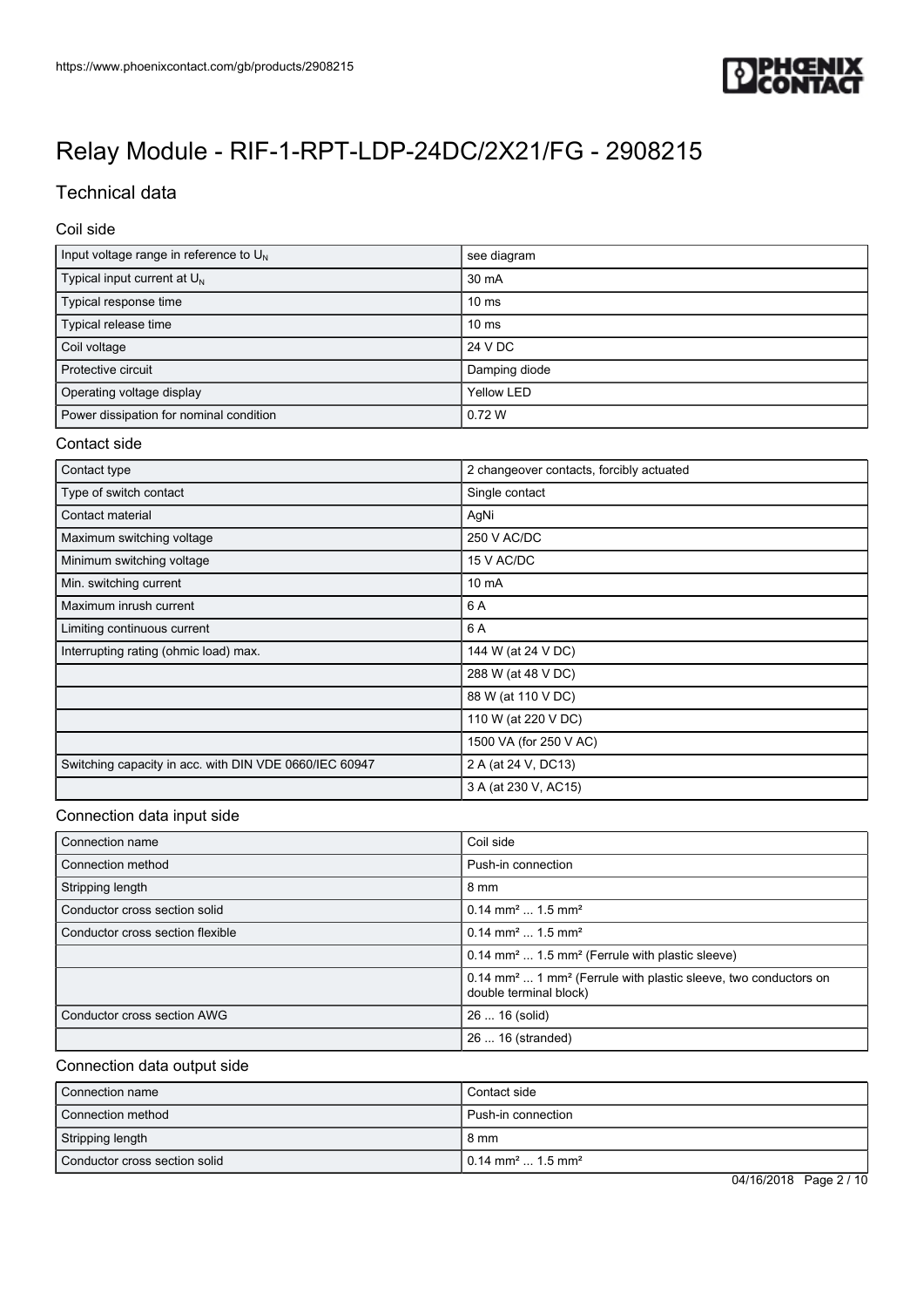

## Technical data

### Connection data output side

| Conductor cross section flexible | $10.14 \text{ mm}^2 \dots 1.5 \text{ mm}^2$                                                                      |
|----------------------------------|------------------------------------------------------------------------------------------------------------------|
|                                  | $\vert$ 0.14 mm <sup>2</sup> 1.5 mm <sup>2</sup> (Ferrule with plastic sleeve)                                   |
|                                  | 0.14 mm <sup>2</sup> 1 mm <sup>2</sup> (Ferrule with plastic sleeve, two conductors on<br>double terminal block) |
| Conductor cross section AWG      | 26  16 (solid)                                                                                                   |
|                                  | 26  16 (stranded)                                                                                                |

#### **General**

| Operating mode          | 100% operating factor                       |
|-------------------------|---------------------------------------------|
| Degree of protection    | IP20 (Relay base)                           |
|                         | RT II (Relay)                               |
| Mechanical service life | Approx. $10^7$ cycles                       |
| UL, USA/Canada          | cULus listed UL 508                         |
| UL certificate          | NRNT.E172140                                |
| Mounting position       | any                                         |
| Assembly instructions   | In rows with zero spacing                   |
| $B_{10d}$               | 600000 Cycles (AC1; 250 V / 6 A; 1 NO)      |
|                         | 900000 Cycles (AC1; 250 V / 3 A; 1 NO)      |
|                         | 1800000 Cycles (AC1; 250 V / 1,5 A; 1 NO)   |
|                         | 180000 Cycles (AC15; 250 V / 3 A; 1 NO)     |
|                         | 560000 Cycles (AC15; 250 V / 2 A; 1 NO)     |
|                         | 4600000 Cycles (AC15; 250 V / 0,75 A; 1 NO) |
|                         | 360000 Cycles (DC13; 24 V / 3 A; 1 NO)      |
|                         | 740000 Cycles (DC13; 24 V / 1,5 A; 1 NO)    |
|                         | 4200000 Cycles (DC13; 24 V / 0,75 A; 1 NO)  |

## Standards and Regulations

| Designation                            | Air clearances and creepage distances between the power circuits |
|----------------------------------------|------------------------------------------------------------------|
| Standards/regulations                  | DIN EN 50178/VDE 0160                                            |
|                                        | EN 50205                                                         |
| Rated insulation voltage               | 250 V                                                            |
| Rated surge voltage                    | 6 <sub>kV</sub>                                                  |
| Insulation                             | safe isolation                                                   |
| Degree of pollution                    | 2                                                                |
| Overvoltage category                   | Ш                                                                |
| Flammability rating according to UL 94 | V <sub>2</sub>                                                   |
| Conformance                            | CE-compliant                                                     |
| UL, USA/Canada                         | cULus listed UL 508                                              |

#### Environmental Product Compliance

| Chin:<br>יי<br>nvı<br>ושר<br>. I C<br>. | <sub>∽⊓</sub> tall⊻ '<br>Jse.<br>riendly<br>'eriod<br>∟or<br>11 I I E I<br>JU.<br>$ -$ |
|-----------------------------------------|----------------------------------------------------------------------------------------|
|-----------------------------------------|----------------------------------------------------------------------------------------|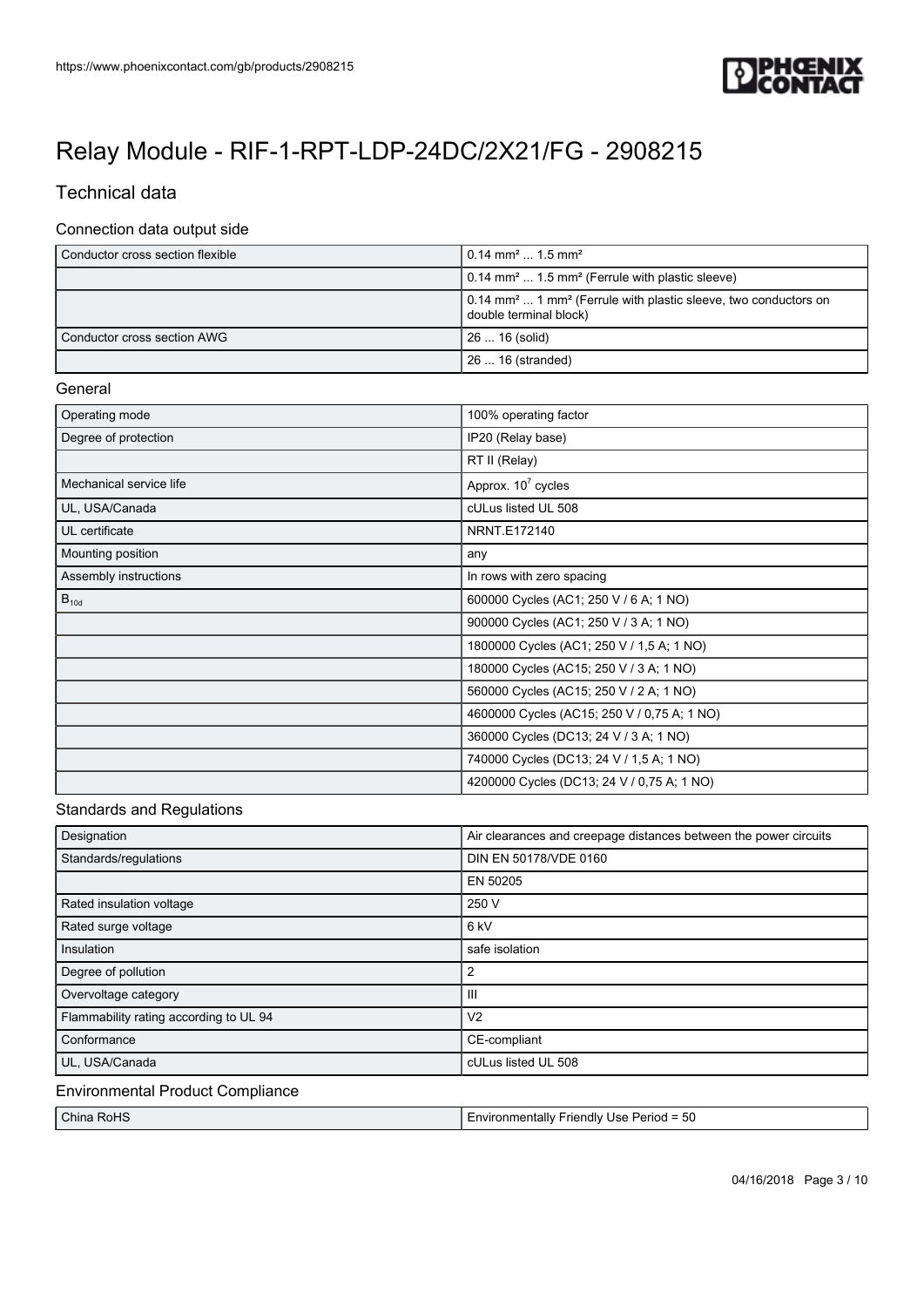

## Technical data

### Environmental Product Compliance

| I For details about hazardous substances go to tab "Downloads",<br>Category "Manufacturer's declaration" |
|----------------------------------------------------------------------------------------------------------|
|----------------------------------------------------------------------------------------------------------|

## Drawings

Circuit diagram **Diagram** Diagram **Diagram** 





Operating voltage range





Contact derating

### Articles in set

[Safety relays - REL-SR- 24DC/2X21/FG - 2908777](https://www.phoenixcontact.com/gb/products/2908777)



Safety relay with forcibly guided contacts in acc. with DIN EN 50205, contact type 2 PDTs. The requirements for type A in accordance with EN 50205 are fulfilled when the wiring topology is 1 NO / 1 NC.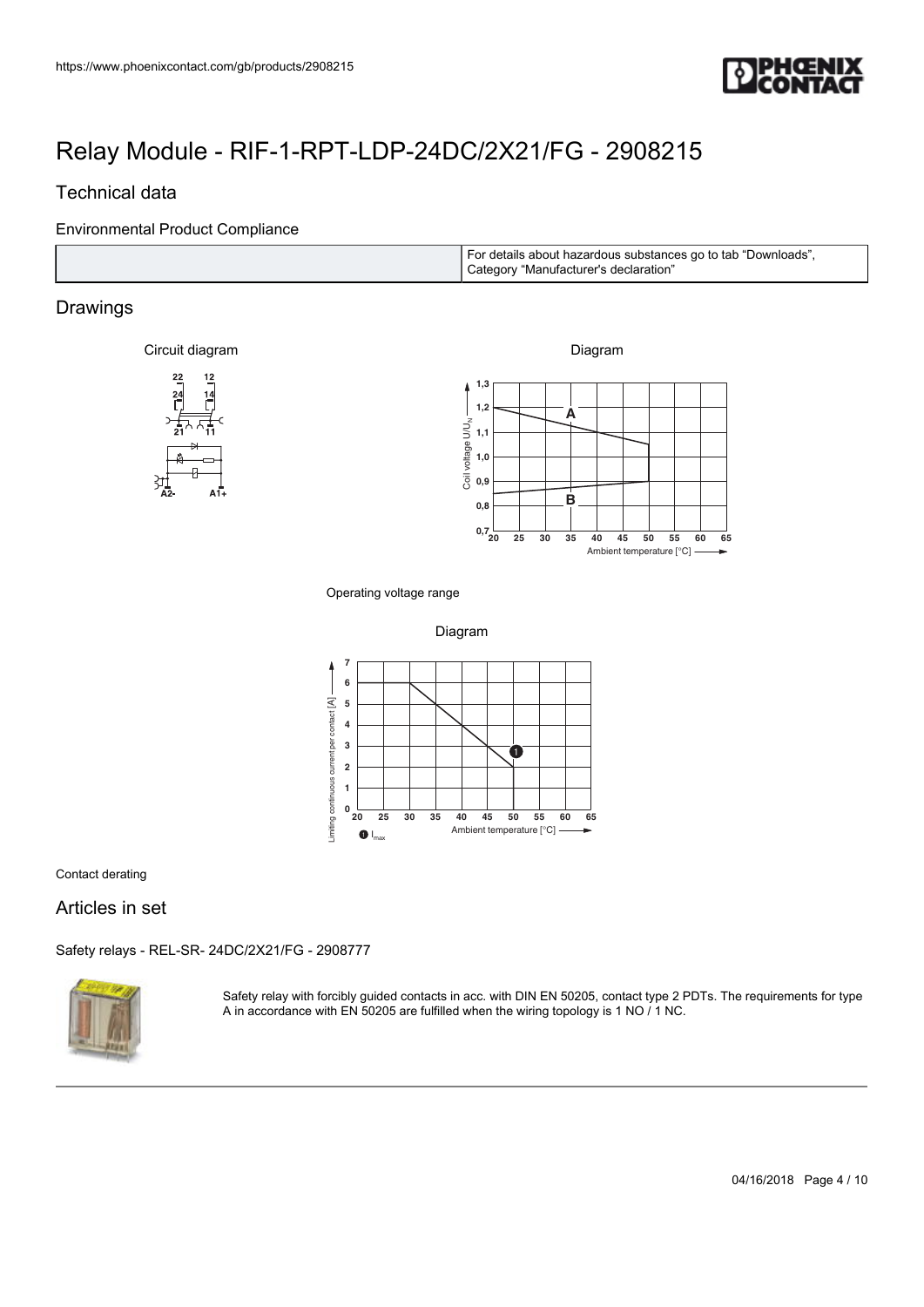

### Articles in set

[Plug-in module - RIF-LDP-12-24 DC - 2900939](https://www.phoenixcontact.com/gb/products/2900939)



Plug-in module, for mounting on RIF-1, RIF-2, RIF-3, and RIF-4, with freewheeling diode and yellow LED, polarity: A1+, A2-, input voltage: 12 ... 24 V DC ±20 %

#### [Relay retaining bracket - RIF-RHM-1-H - 2905985](https://www.phoenixcontact.com/gb/products/2905985)



Relay retaining bracket, wire model, suitable for RIF-1 relay base, for 25 mm high octal miniature power relays

## **Classifications**

#### eCl@ss

| eCl@ss 5.0 | 27371601 |
|------------|----------|
| eCl@ss 5.1 | 27371601 |
| eCl@ss 6.0 | 27371601 |
| eCl@ss 7.0 | 27371601 |
| eCl@ss 8.0 | 27371601 |
| eCl@ss 9.0 | 27371601 |

### ETIM

| <b>ETIM 2.0</b> | EC001437 |
|-----------------|----------|
| <b>ETIM 3.0</b> | EC001437 |
| <b>ETIM 4.0</b> | EC001437 |
| <b>ETIM 5.0</b> | EC001437 |
| <b>ETIM 6.0</b> | EC001437 |

### UNSPSC

| <b>UNSPSC</b><br>13.2<br>دں رے |
|--------------------------------|
|--------------------------------|

## Approvals

Approvals

#### Approvals

UL Listed / cUL Listed / EAC / DNV GL / cULus Listed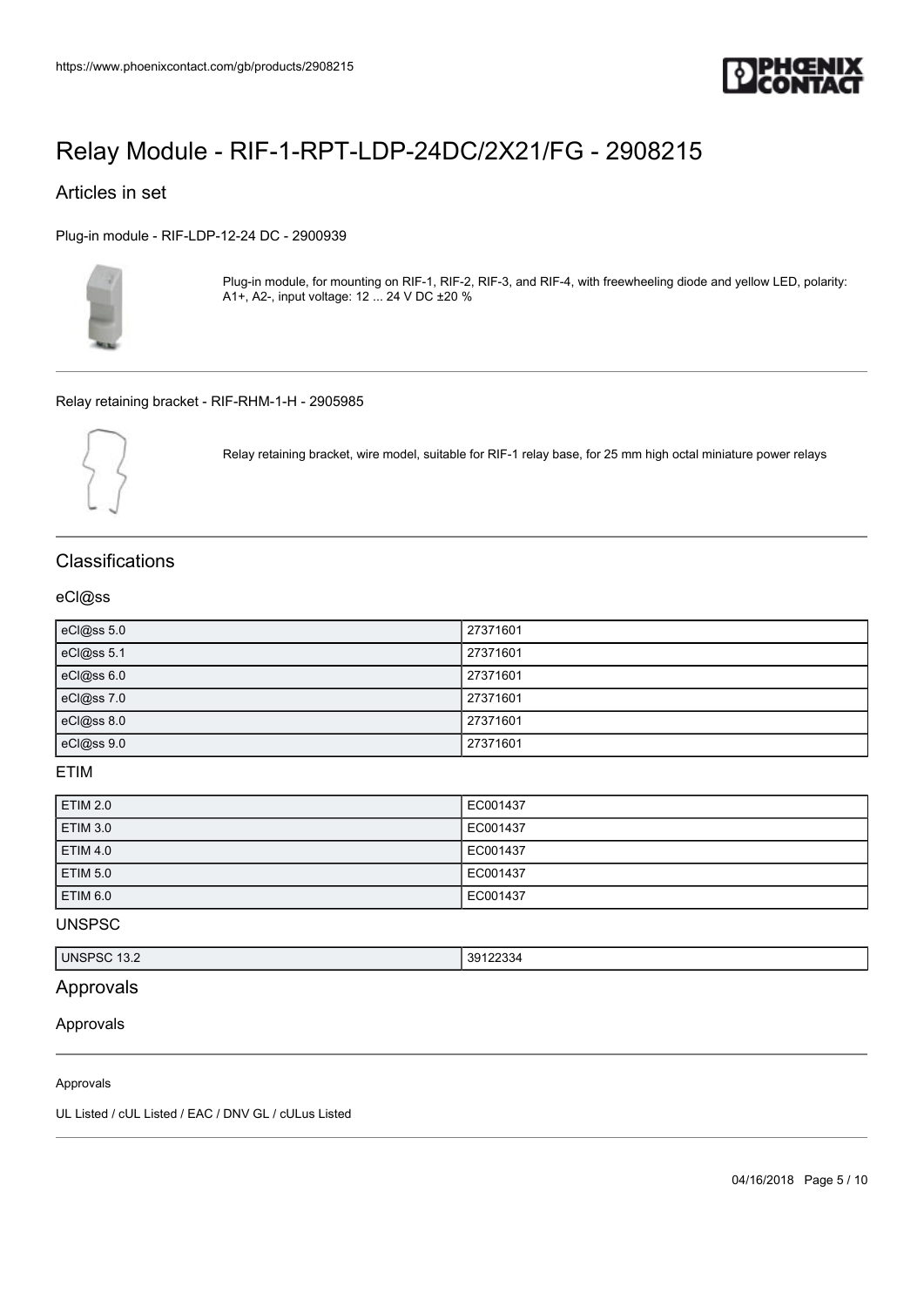

### Approvals

Ex Approvals

| Approval details |                |                                                                     |                          |
|------------------|----------------|---------------------------------------------------------------------|--------------------------|
| <b>UL Listed</b> | (UL)<br>LISTED | http://database.ul.com/cgi-bin/XYV/template/LISEXT/1FRAME/index.htm | FILE E 172140            |
|                  |                |                                                                     |                          |
| cUL Listed       | ։(Կւ<br>LISTED | http://database.ul.com/cgi-bin/XYV/template/LISEXT/1FRAME/index.htm | FILE E 172140            |
|                  |                |                                                                     |                          |
| <b>EAC</b>       | FAT            |                                                                     | RU C-<br>DE.A*30.B.01082 |
|                  |                |                                                                     |                          |
| DNV GL           |                | http://exchange.dnv.com/tari/                                       | TAA000018V               |
|                  |                |                                                                     |                          |
| cULus Listed     |                |                                                                     |                          |

## Accessories

#### Accessories

Controller board

[System connection - RIF-1-V8/PT/FLK14/OUT - 2905195](https://www.phoenixcontact.com/gb/products/2905195)



V8 adapter for 8 x RIF-1 relay base; Controller: PLC system cabling of output cards; connection 1: Plug connection; connection 2: 1x IDC/FLK pin strip (14-position); number of channels: 8; control logic: plusschaltend

End block

[End clamp - CLIPFIX 35 - 3022218](https://www.phoenixcontact.com/gb/products/3022218)



Quick mounting end clamp for NS 35/7,5 DIN rail or NS 35/15 DIN rail, with marking option, width: 9.5 mm, color: gray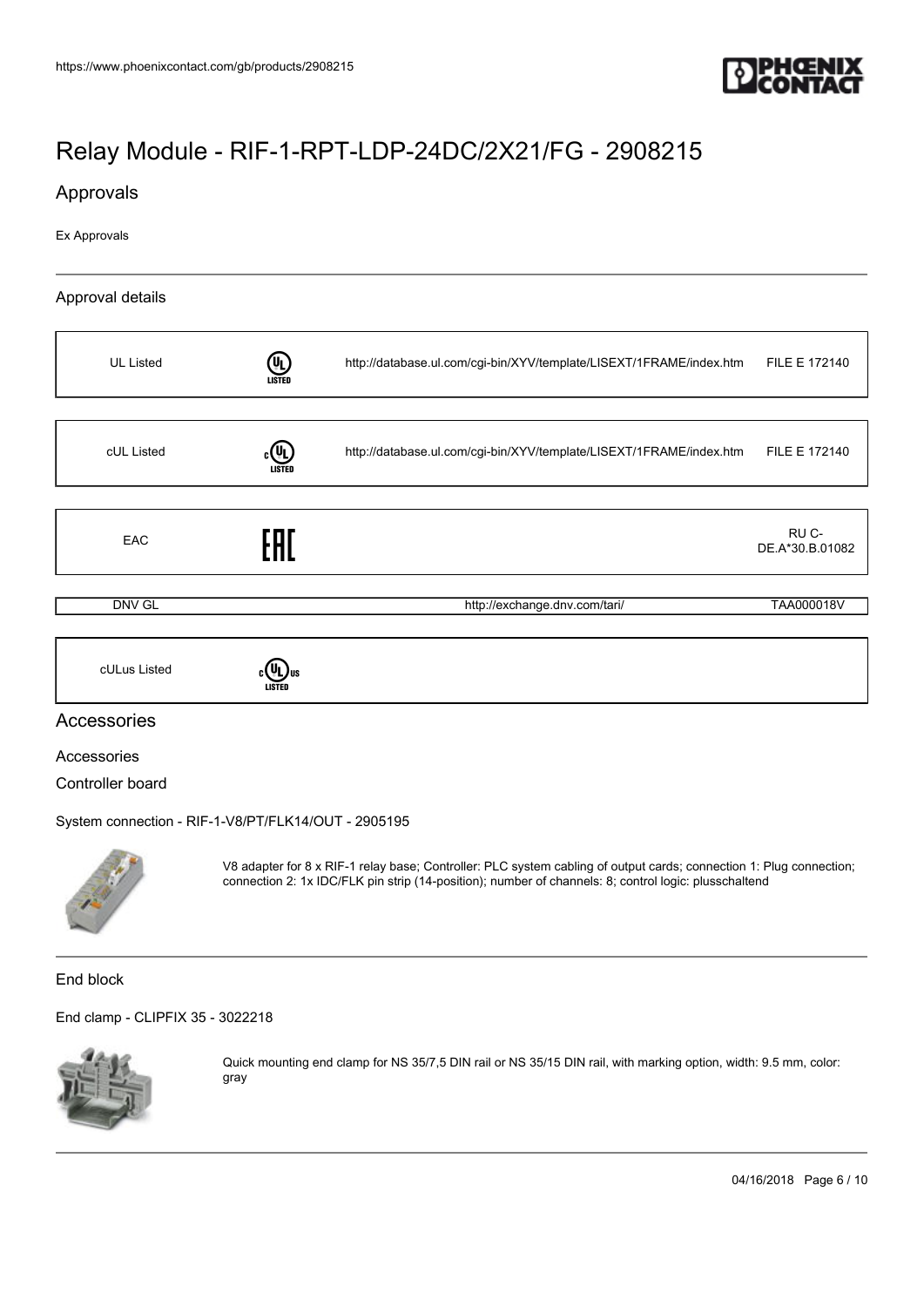

Accessories

Insulating sleeve

[Insulating sleeve - MPS-IH WH - 0201663](https://www.phoenixcontact.com/gb/products/0201663)

Insulating sleeve, color: white



[Insulating sleeve - MPS-IH RD - 0201676](https://www.phoenixcontact.com/gb/products/0201676)

Insulating sleeve, color: red



[Insulating sleeve - MPS-IH BU - 0201689](https://www.phoenixcontact.com/gb/products/0201689)



Insulating sleeve, color: blue

[Insulating sleeve - MPS-IH YE - 0201692](https://www.phoenixcontact.com/gb/products/0201692)

Insulating sleeve, color: yellow



[Insulating sleeve - MPS-IH GN - 0201702](https://www.phoenixcontact.com/gb/products/0201702)

Insulating sleeve, color: green



04/16/2018 Page 7 / 10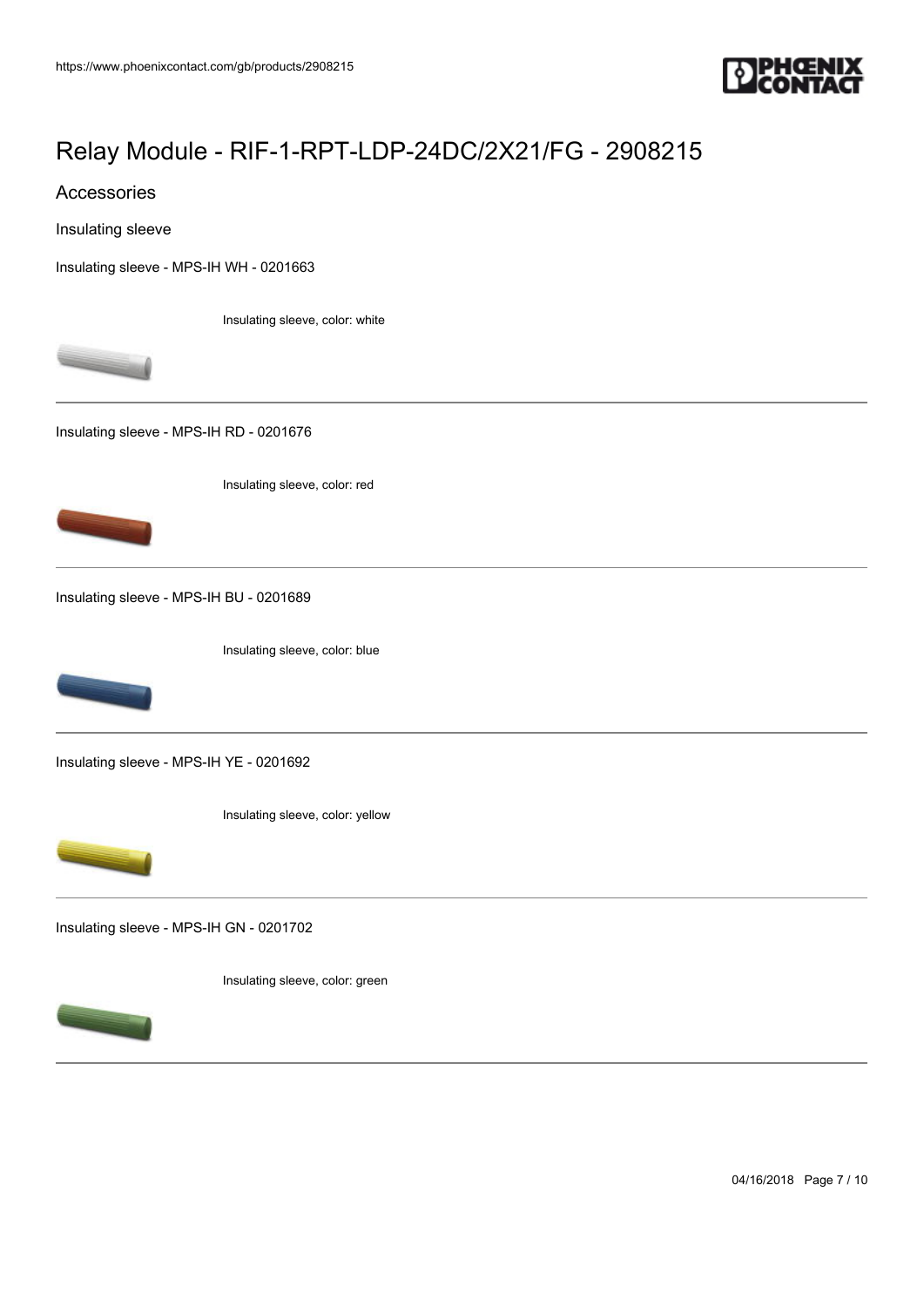

### Accessories

[Insulating sleeve - MPS-IH GY - 0201728](https://www.phoenixcontact.com/gb/products/0201728)

Insulating sleeve, color: gray



[Insulating sleeve - MPS-IH BK - 0201731](https://www.phoenixcontact.com/gb/products/0201731)

Insulating sleeve, color: black



Jumper

[Plug-in bridge - FBS 2-6 - 3030336](https://www.phoenixcontact.com/gb/products/3030336)



Plug-in bridge, pitch: 6.2 mm, width: 10.7 mm, number of positions: 2, color: red

[Plug-in bridge - FBS 2-6 BU - 3036932](https://www.phoenixcontact.com/gb/products/3036932)



Plug-in bridge, pitch: 6.2 mm, width: 10.7 mm, number of positions: 2, color: blue

[Plug-in bridge - FBS 2-6 GY - 3032237](https://www.phoenixcontact.com/gb/products/3032237)



Plug-in bridge, pitch: 6.2 mm, width: 10.7 mm, number of positions: 2, color: gray

04/16/2018 Page 8 / 10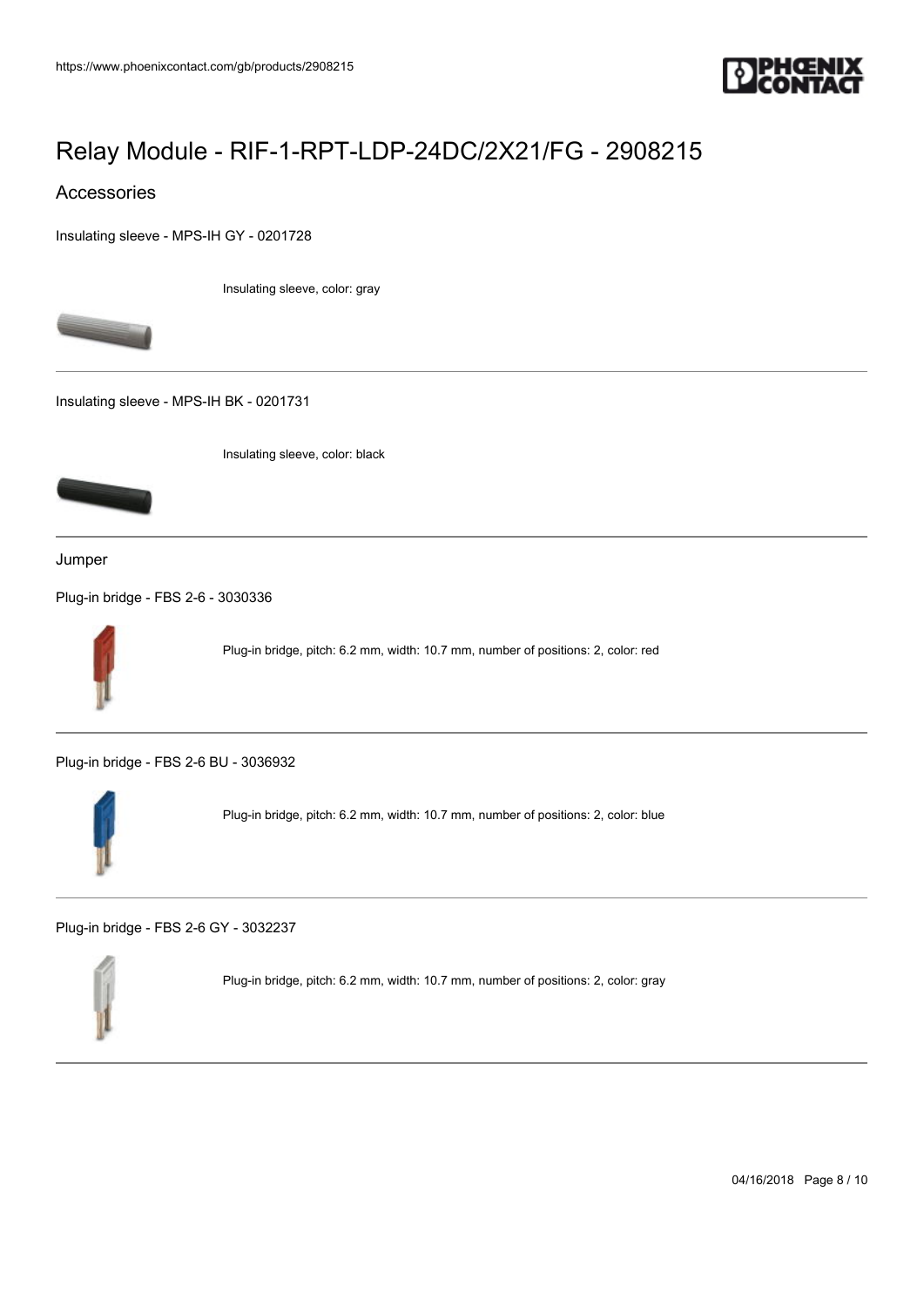

### Accessories

[Plug-in bridge - FBS 2-8 - 3030284](https://www.phoenixcontact.com/gb/products/3030284)



Plug-in bridge, pitch: 8.2 mm, width: 14.7 mm, number of positions: 2, color: red

[Plug-in bridge - FBS 2-8 BU - 3032567](https://www.phoenixcontact.com/gb/products/3032567)



Plug-in bridge, pitch: 8.2 mm, width: 14.7 mm, number of positions: 2, color: blue

[Plug-in bridge - FBS 2-8 GY 7042 - 3032541](https://www.phoenixcontact.com/gb/products/3032541)



Bridge for potential distribution

Marker carriers

[Marker carriers - STP 5-2 - 0800967](https://www.phoenixcontact.com/gb/products/0800967)



Double marker carrier, snaps onto the double-level spring-cage terminal block STTB 2,5, STTB 4, PTTB 2,5, PTTB 4 can be marked with UC-TM 5, ZB 5 or UC-TMF 5, ZBF 5

Terminal marking

[Zack marker strip - ZB 5 :UNBEDRUCKT - 1050004](https://www.phoenixcontact.com/gb/products/1050004)



Zack marker strip, Strip, white, unlabeled, can be labeled with: CMS-P1-PLOTTER, PLOTMARK, mounting type: snap into tall marker groove, for terminal block width: 5.2 mm, lettering field size: 5.1 x 10.5 mm